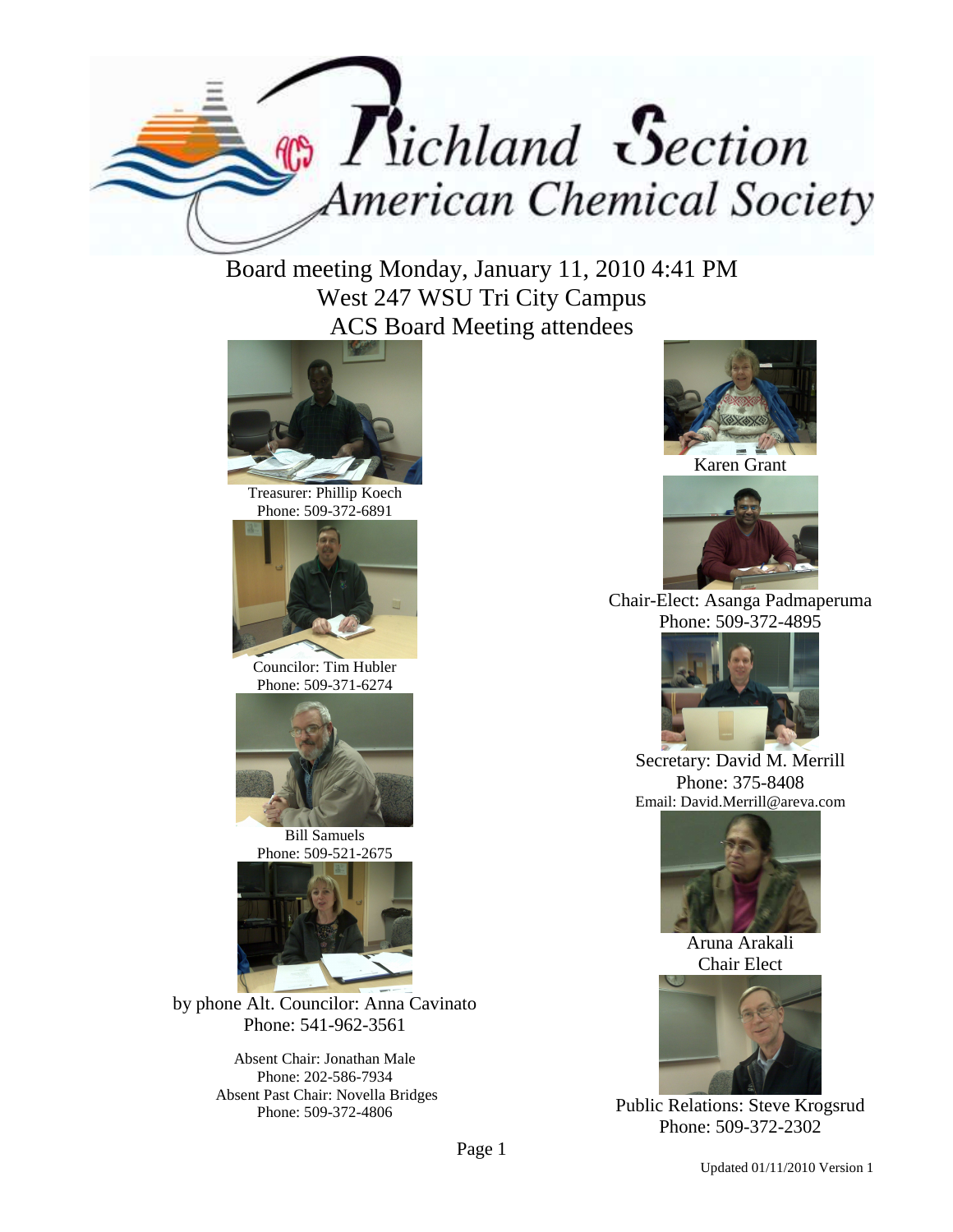

Board meeting Monday, January 11, 2010 4:41 PM West 247 WSU Tri City Campus

- A. Reviewed Minutes for previous Board Meeting and approved unanimously.
- B. Old Items
	- 1. Annual Report Update by Past Chair
	- 2. Final Financial Report for 2009 update by the Treasurer
	- 3. Annual report of the NOR Board Representative by Janet Bryant
	- 4. Other comments
		- Janet Bryant appointed as the national ACS Women Chemists Committee Chair, effective 1/1/2010
- C. New Items
	- 1. New Representatives
		- i. NOR Board representative Janet Bryant
	- 2. New committee chairs (Standing)
		- i. Nominations and Awards William (Bill) Samuels
		- ii. By-laws Tim Hubler
		- iii. Education Karen Grant
		- iv. Membership Theresa Clause
		- v. Public Relations Steve Krogsrud
			- 1. News letter Editor Steve Krogsrud
			- 2. News letter Co-Editor Laura Schinnell
			- 3. Web Master Mathew Monroe
			- 4. Mid Col Science Fair Novella Bridges
	- 3. New committee chairs (Ad hoc)
		- i. National Chemistry week Novella Bridges/Kayte Denslow
		- ii. (Ad hoc) Women and Minority Affairs Anna Cavinato
			- 1. Expanding Your Horizons –
		- iii. Chemistry Merit Badge Committee Steve Krogsrud
	- 4. Programs
		- i. Earth day Janet Bryant /
	- 5. Proposed Calendar
		- i. ACS Seminar series
			- 1. Chemistry of Wine in Richland Thursday 15th
		- ii. Science Café
			- 1. Tuesday March  $16^{th}$
			- 2. Fall in LeGrande
		- iii. Picnic Avoiding Graduations Saturday June 26 looks good